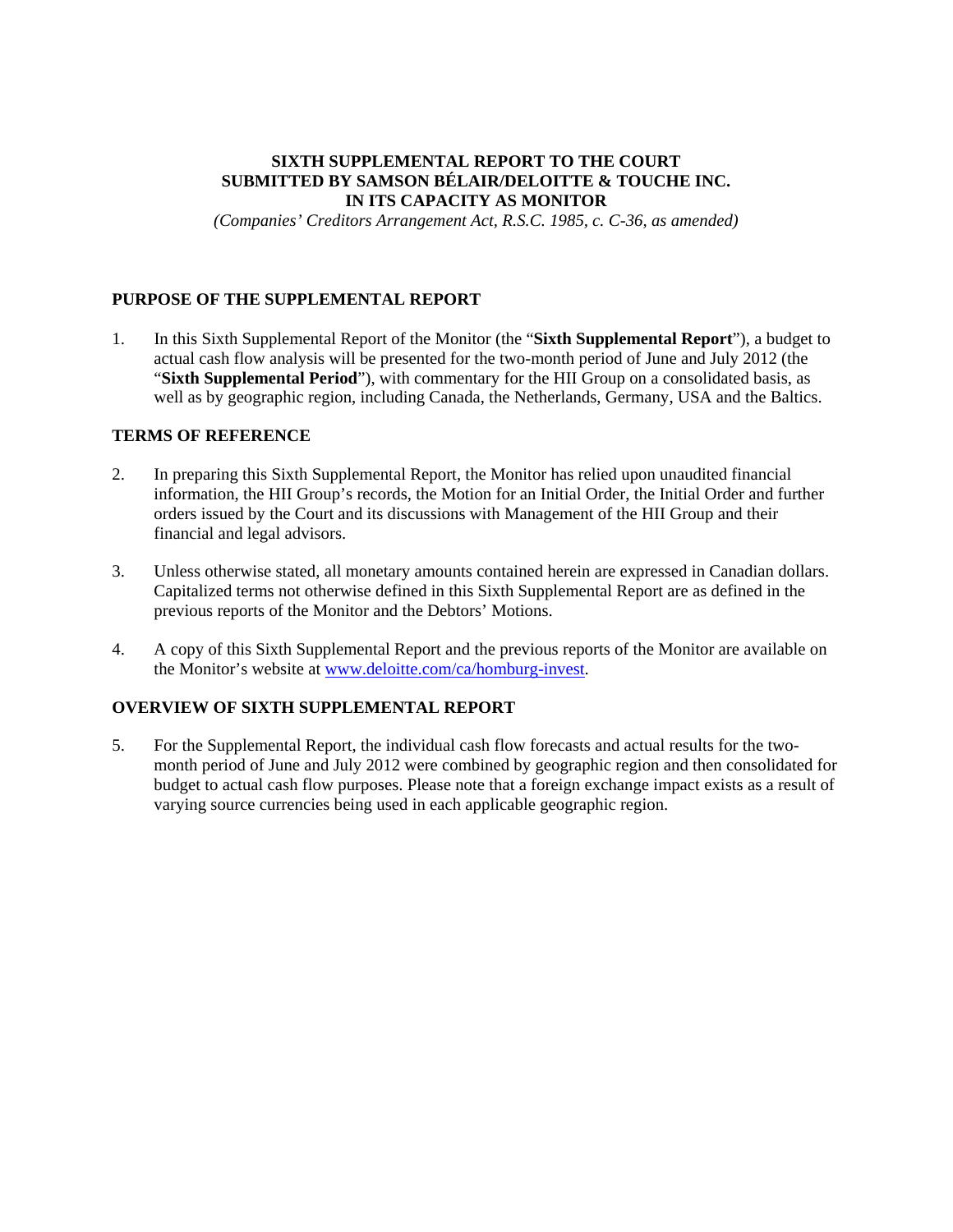# **HII GROUP CONSOLIDATED BUDGET TO ACTUAL CASH FLOW ANALYSIS**

6. The following is the budget to actual cash flow analysis for the Sixth Supplemental Period for the HII Group, which consists of Canada, the Netherlands, Germany, USA and the Baltics:

> **Budget to Actual Cash Flow Summary June and July 2012 HII Group Consolidated**

| (C\$000)                              | For the 2-month period of June and July 2012 |               |                 |
|---------------------------------------|----------------------------------------------|---------------|-----------------|
|                                       | <b>Actual</b>                                | <b>Budget</b> | <b>Variance</b> |
| <b>Cash Inflow</b>                    |                                              |               |                 |
| Rent                                  | 21,718                                       | 25,912        | (4, 194)        |
| Other receipts                        | 52,944                                       | 4,879         | 48,065          |
| Proceeds of sale                      | 532                                          | 5,182         | (4,650)         |
| <b>Total Cash Inflow</b>              | 75,194                                       | 35,973        | 39,221          |
| <b>Cash Outflow</b>                   |                                              |               |                 |
| Payroll                               | 484                                          | 565           | 81              |
| <b>Taxes</b>                          | 2,549                                        | 2,812         | 263             |
| Mortgage principal and interest       | 16.048                                       | 22,078        | 6,030           |
| <b>Operating expenses</b>             | 5,129                                        | 5,282         | 153             |
| <b>Professional fees</b>              | 7,051                                        | 5,790         | (1,261)         |
| Capital expenditures                  | 662                                          | 1,879         | 1,217           |
| Other expenditures                    | 50,503                                       | 6,961         | (43, 542)       |
| <b>Total Cash Outflow</b>             | 82,426                                       | 45,367        | (37,059)        |
| <b>Net Cash Flow</b>                  | (7, 232)                                     | (9, 394)      | 2,162           |
| <b>Opening Cash Balance</b>           | 118,786                                      | 118,786       |                 |
| Add: Net Cash Flow                    | (7,232)                                      | (9, 394)      | (2, 162)        |
| Add: FX Impact and Other Transactions | (792)                                        |               | 792             |
| <b>Ending Cash Balance</b>            | 110,762                                      | 109,392       | (1, 370)        |
| <b>Cash Balance per Bank</b>          | 110,762                                      |               |                 |

# HII Group consolidated budget to actual cash flow commentary

7. Total cash inflows for HII Group were \$75,194K for the period noted, while total cash outflows were \$82,426K, which resulted in a negative net cash flow of \$7,232K compared to a negative budgeted net cash flow of \$9,394K.

#### Opening cash balances

- 8. The opening cash balances for each region as at June 1, 2012 reflect the allocated balances reflected in the Fifth Supplemental Report prior to applying the impact of foreign exchange and other transactions. As such, the HII Group consolidated opening cash balance will differ from the Fifth Supplemental Report's ending cash by the amount allocated to foreign exchange and other transactions listed in the Fifth Supplemental Report.
- 9. In order to provide a direct comparison, actual and budgeted transactions for each region have been converted at the relevant closing exchange rate as at July 31, 2012.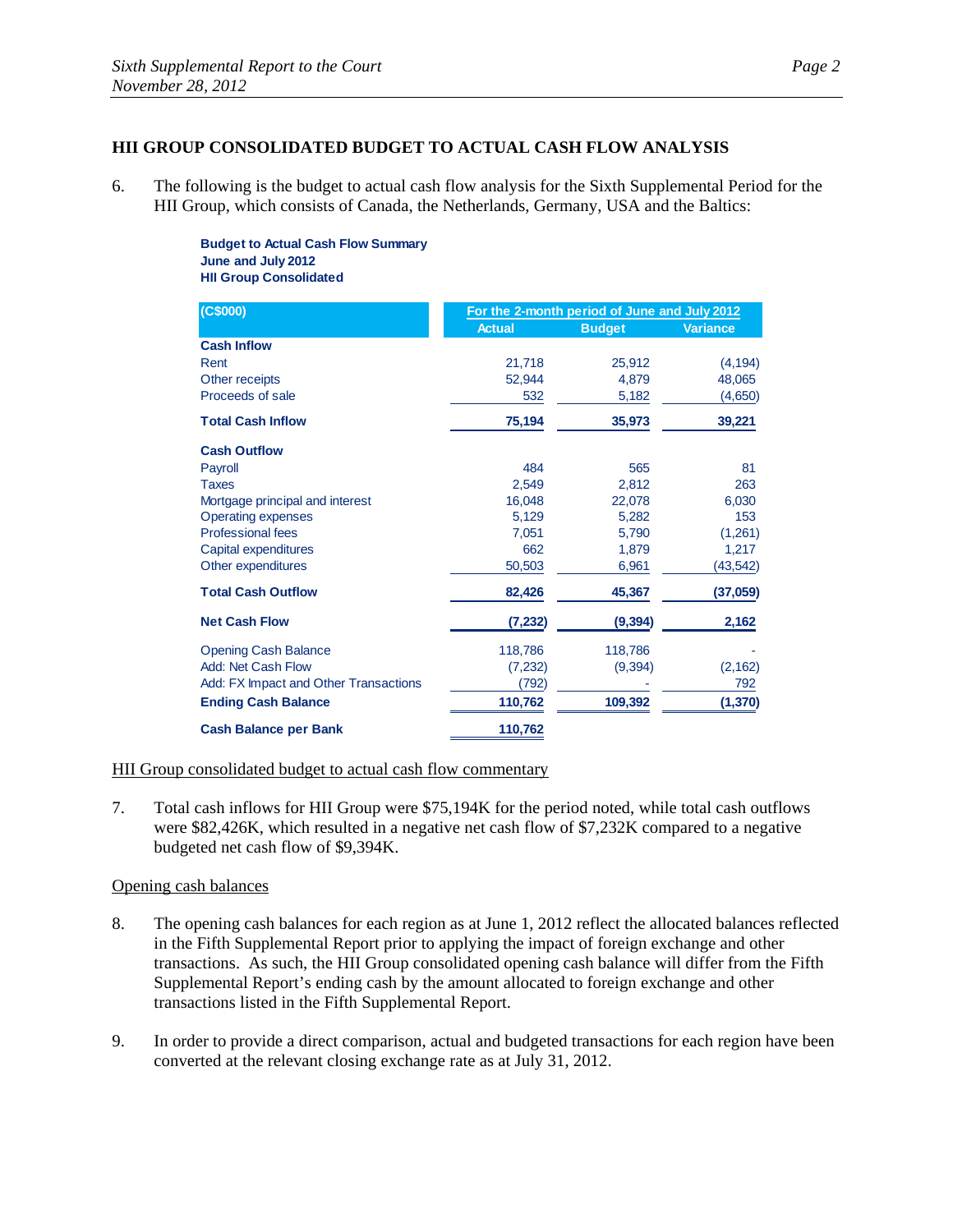- 10. As a result of the negative net cash flows of \$7,232K and after taking into consideration a cumulative foreign exchange impact and other transactions of negative \$792K, which was not allocated regionally as at July 31, 2012, the opening cash balance of \$118,786K as at June 1, 2012 decreased to \$110,762K as at July 31, 2012.
- 11. The other receipts' favorable variance of \$48,065K and the other expenditures' unfavorable variance of \$43,542K were generated primarily as a result of frequent cash management transactions initiated from the operating bank accounts to interest-earning cash management bank accounts, particularly in the USA.
- 12. A detailed explanation of the global cash inflow and outflow variances is presented on a regional basis. Accordingly, please refer to each of the regional budget to actual cash flow analyses performed in the upcoming sections for additional information.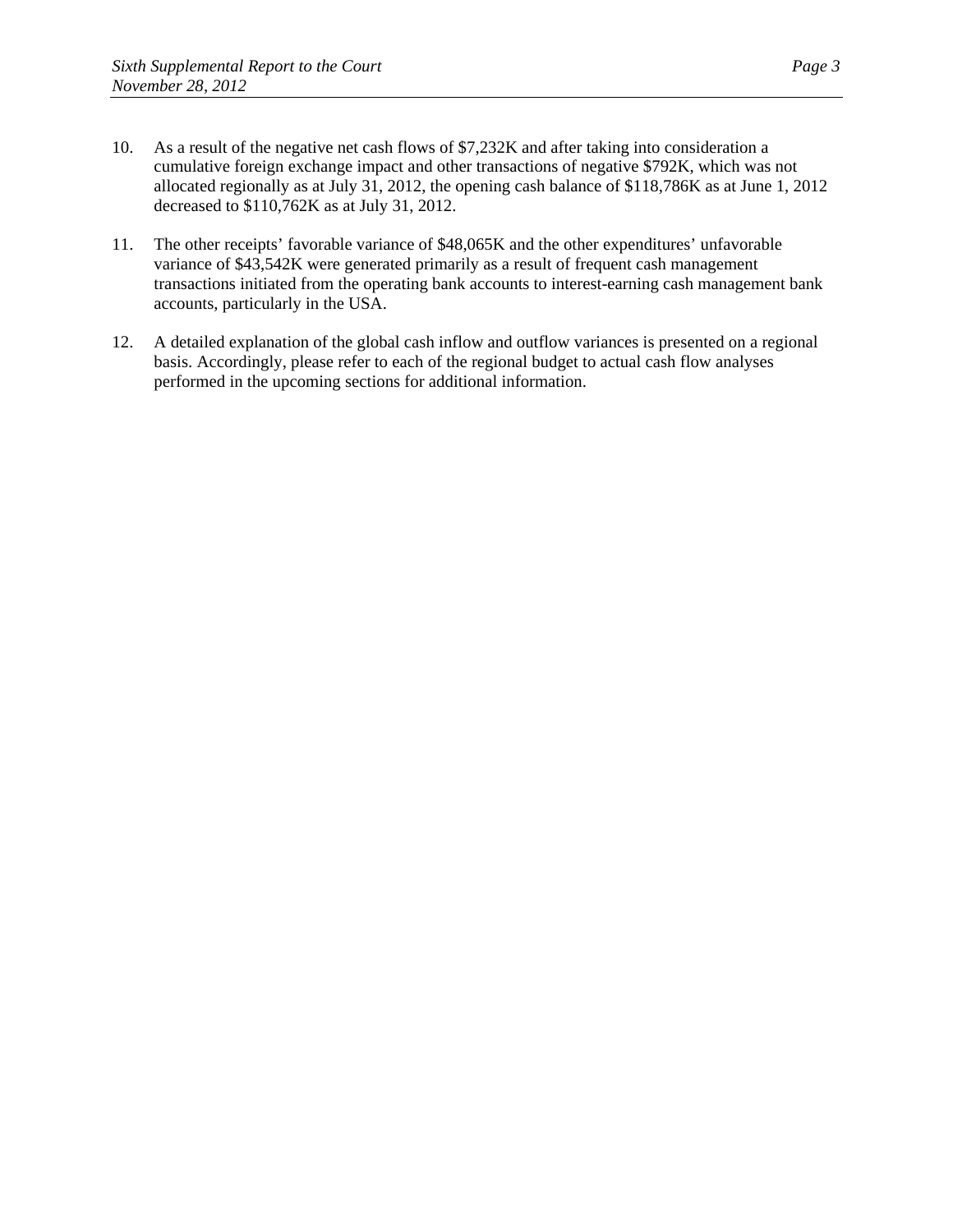# **CANADA CONSOLIDATED BUDGET TO ACTUAL CASH FLOW ANALYSIS**

13. The following is the consolidated budget to actual cash flow analysis for the Sixth Supplemental Period for Canada:

#### **Budget to Actual Cash Flow Summary June and July 2012 Canada**

| (C\$000)                        | For the 2-month period of June and July 2012 |               |                 |
|---------------------------------|----------------------------------------------|---------------|-----------------|
|                                 | <b>Actual</b>                                | <b>Budget</b> | <b>Variance</b> |
| <b>Cash Inflow</b>              |                                              |               |                 |
| Rent and Hotel receipts         | 433                                          | 674           | (241)           |
| Other receipts                  | 4,051                                        | 4,875         | (824)           |
| Proceeds of sale                | 532                                          | 4,072         | (3, 540)        |
| <b>Total Cash Inflow</b>        | 5,016                                        | 9,621         | (4,605)         |
| <b>Cash Outflow</b>             |                                              |               |                 |
| Payroll                         | 479                                          | 565           | 86              |
| <b>Taxes</b>                    | 501                                          | 672           | 171             |
| Mortgage principal and interest | (86)                                         | 3,082         | 3,168           |
| <b>Operating expenses</b>       | 1,441                                        | 2,358         | 917             |
| <b>Professional fees</b>        | 6,890                                        | 5,417         | (1, 473)        |
| Capital expenditures            | 75                                           | 800           | 725             |
| Other expenditures              | 3,533                                        | 6,868         | 3,335           |
| <b>Total Cash Outflow</b>       | 12,833                                       | 19,762        | 6,929           |
| <b>Net Cash Flow</b>            | (7, 817)                                     | (10, 141)     | 2,324           |
| <b>Opening Cash Balance</b>     | 115,924                                      | 115,924       |                 |
| <b>Add: Net Cash Flow</b>       | (7, 817)                                     | (10, 141)     | 2,324           |
| <b>Ending Cash Balance</b>      | 108,107                                      | 105,783       | 2,324           |

# Canada consolidated budget to actual cash flow commentary

- 14. Total cash inflows for Canada were \$5,016K during the Sixth Supplemental Period, while total cash outflows were \$12,833K, which resulted in a negative net cash flow of \$7,817K compared to a negative budgeted net cash flow of \$10,141K.
- 15. As a result of the negative net cash flow of \$7,817K, the opening cash balance of \$115,924K at June 1, 2012 decreased to \$108,107K as at July 31, 2012.
- 16. The Monitor's comments on the consolidated cash inflow and outflow variances for Canada for the Sixth Supplemental Period are as follows:

#### *Inflows*

17. Rent and Hotel receipts of \$433K were received compared to a budgeted amount of \$674K resulting in an unfavorable variance of \$241K.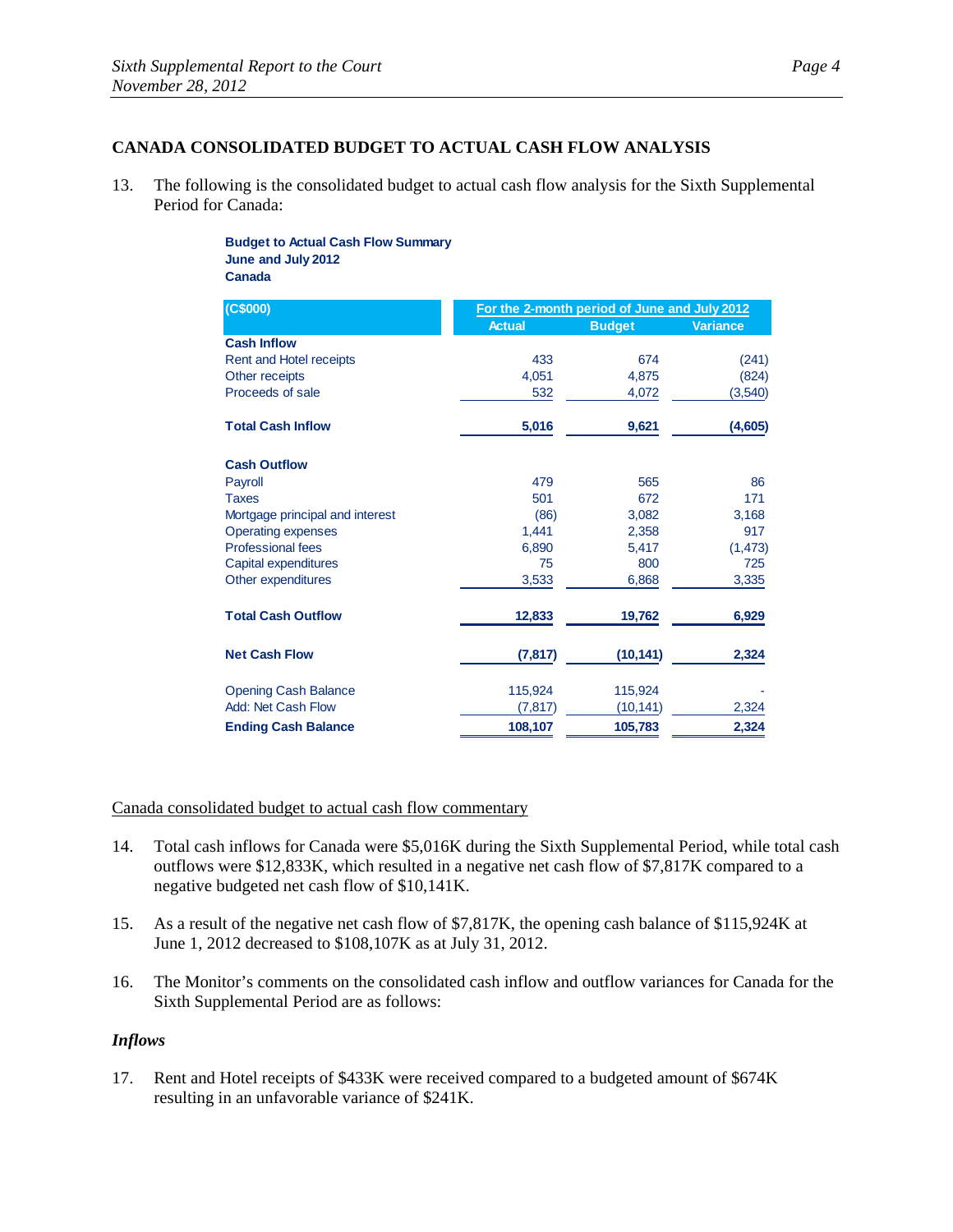- 18. Other receipts of \$4,051K were received compared to a budgeted amount of \$4,875K resulting in an unfavorable variance of \$824K. The unfavorable variance is attributed to the following:
	- i. The actual amount of \$4,051K primarily relates to unbudgeted GST refunds receipts in HII and CP Development of \$2,716K and \$152K, respectively, \$664K from CP Development's legal counsel for monies in trust no longer required for construction of buildings 1, 2 and 3, and the receipt of \$254K following the redemption of term deposits. Other receipts also include interest earned on the restricted cash bank balance of approximately \$190K and miscellaneous receipts of \$75K.
	- ii. The budgeted amount of \$4,875K mainly includes intercompany receipts from the Inverness Bulk Sale of \$3,071K which were supposed to be transferred to Churchill and did not materialize as these funds were used to pay Churchill's mortgage lender, \$965K related to a distribution from HHUS budgeted in June 2012 which was in fact received in May 2012 in HII, \$625K related to funds to be received from escrow for which related expenses were not incurred during the period in CP Development and \$198K in Inverness related to budgeted GST receipts on the Inverness Bulk Sale.
- 19. Proceeds of sale of \$532K were received compared to budgeted receipts of \$4,072K, resulting in an unfavorable variance of \$3,540K. This unfavorable variance is mainly attributed to the following:
	- i. The actual amount of \$532K relates primarily to proceeds from the sale of one mortgagefree Churchill condo of approximately \$477K. The actual proceeds related to the Inverness Bulk Sale were sent directly to the legal counsel who administered all related collections and remittances, and is not shown as an actual cash inflow in Canada.
	- ii. The budgeted amount of \$4,072K mainly represents the expected proceeds from the Inverness Bulk Sale of \$3,972K.

- 20. Mortgage principal and interest of \$86K was received compared to a budgeted amount of \$3,082K, which resulted in a favorable variance of \$3,168K. This favorable variance is a result of the reimbursement by NCLL's lender of mortgage and interest payments made by HII following the stay of this entity for the months of June and July 2012. In addition, as part of the Inverness Bulk Sale, the mortgage principal, commissions and cross-collateralized debt of Churchill were remitted directly to the secured lender. As noted in previous reports of the Monitor, condo unit sale proceeds are remitted directly to the associated lender and the associated mortgage principal and commissions are not paid from HII's bank accounts, resulting in a favorable variance in comparison to the amounts budgeted and therefore, creating a permanent favorable variance.
- 21. Operating expenses were \$1,441K compared to a budgeted amount of \$2,358K resulting in a favorable variance of \$917K. The favorable variance is mainly due to budgeted operating expenses in Inverness of \$219K which were paid by Inverness's legal counsel directly, following the closing of the Inverness Bulk Sale. The remaining variance of \$698K is mainly due to timing.
- 22. Professional fees were \$6,890K, compared to a budgeted amount of \$5,417K, which resulted in an unfavorable variance of \$1,473K. This unfavorable variance is mainly due to timing as payments of professional fees in arrears were remitted at the beginning of June 2012.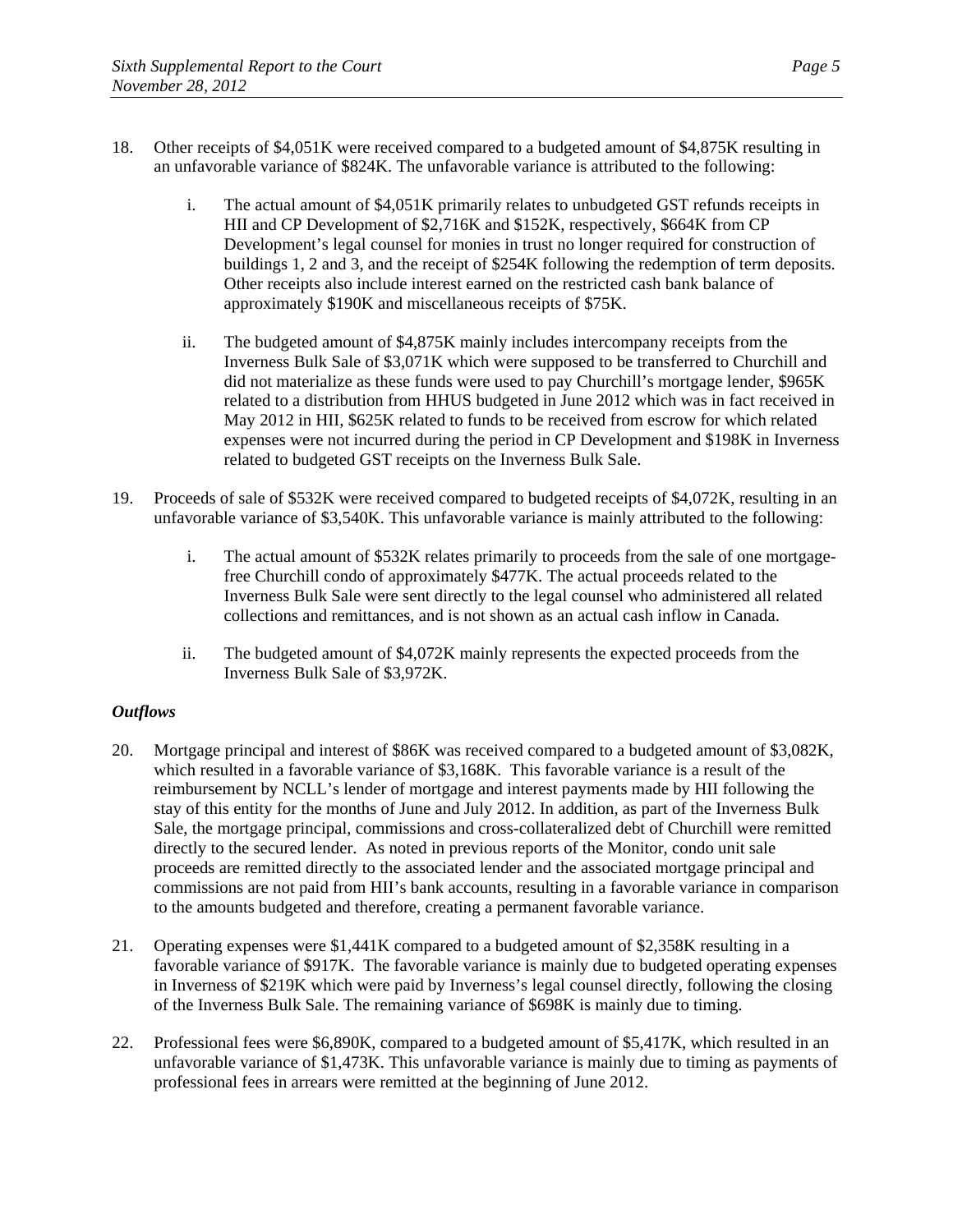23. Other expenditures were \$3,533K compared to a budgeted amount of \$6,868K, which resulted in a favorable variance of \$3,335K. This favorable variance is mainly due to the fact that Inverness did not receive the proceeds of the Inverness Bulk Sale which resulted in its inability to transfer these proceeds to Churchill for the payment of the mortgage lender. As mentioned above the proceeds of the Inverness Bulk Sale were reminted directly to the mortgage lender.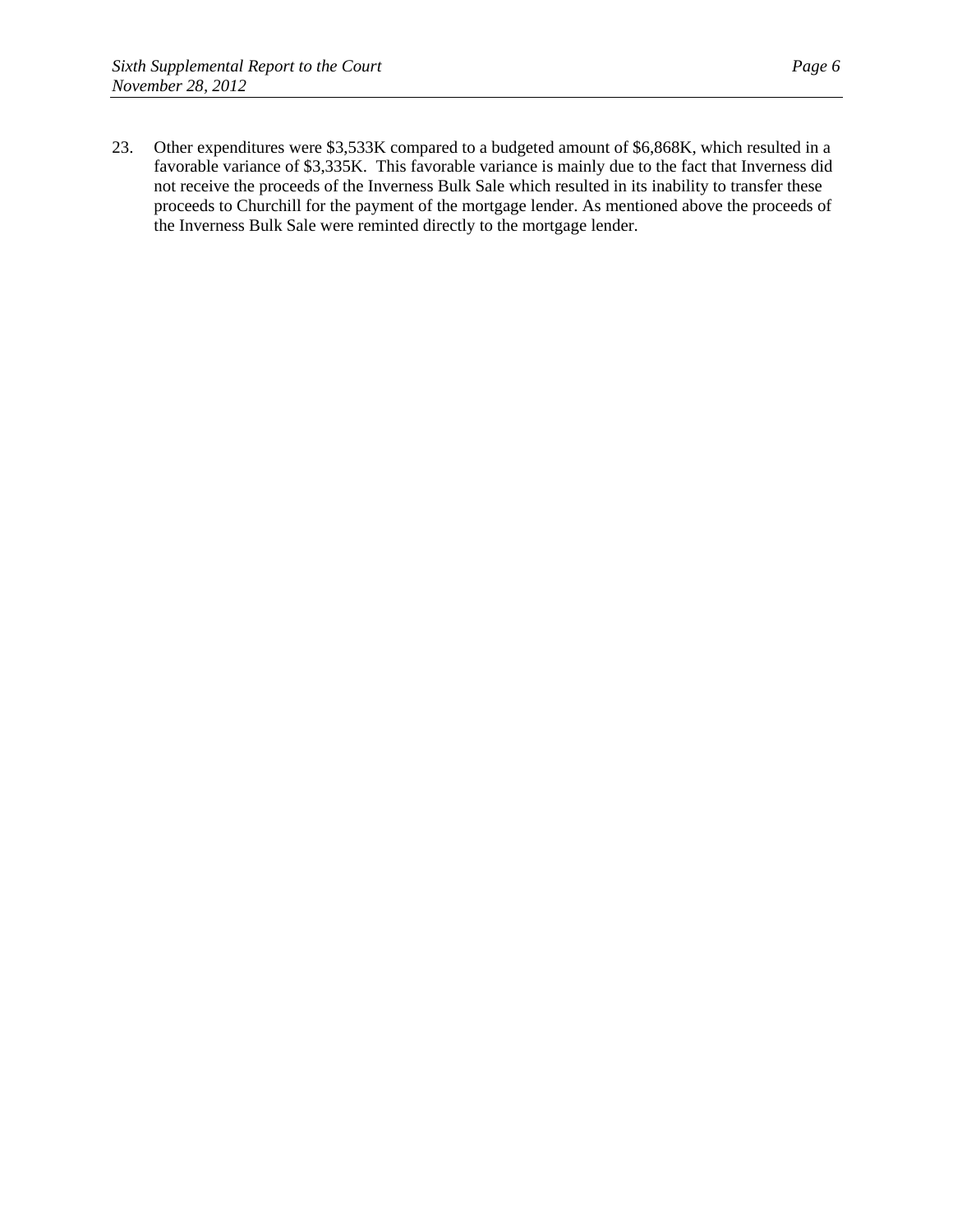# **THE NETHERLANDS CONSOLIDATED BUDGET TO ACTUAL CASH FLOW ANALYSIS**

24. The following is the consolidated budget to actual cash flow analysis for the Sixth Supplemental Period for the Netherlands:

> **Budget to Actual Cash Flow Summary June and July 2012 The Netherlands**

| (C\$000)                                                | For the 2-month period of June and July 2012 |                         |                 |  |
|---------------------------------------------------------|----------------------------------------------|-------------------------|-----------------|--|
|                                                         | <b>Actual</b>                                | <b>Budget</b>           | <b>Variance</b> |  |
| <b>Cash Inflow</b>                                      |                                              |                         |                 |  |
| Rent                                                    | 3,564                                        | 4,946                   | (1, 382)        |  |
| Other receipts                                          | 170                                          |                         | 170             |  |
| Proceeds of sale                                        |                                              |                         |                 |  |
| <b>Total Cash Inflow</b>                                | 3,734                                        | 4,946                   | (1, 212)        |  |
| <b>Cash Outflow</b>                                     |                                              |                         |                 |  |
| Payroll                                                 |                                              |                         |                 |  |
| <b>Taxes</b>                                            | 644                                          | 430                     | (214)           |  |
| Mortgage principal and interest                         | 1,630                                        | 4,294                   | 2,664           |  |
| <b>Operating expenses</b>                               | 1,109                                        | 763                     | (346)           |  |
| Professional fees                                       | 37                                           | 284                     | 247             |  |
| Capital expenditures                                    | 501                                          | 666                     | 165             |  |
| Other expenditures                                      | 14                                           |                         | (14)            |  |
| <b>Total Cash Outflow</b>                               | 3,935                                        | 6,437                   | 2,502           |  |
| <b>Net Cash Flow</b>                                    | (201)                                        | (1, 491)                | 1,290           |  |
| <b>Opening Cash Balance</b>                             | (2,026)                                      | (2,026)                 |                 |  |
| Add: Net Cash Flow                                      | (201)                                        | (1, 491)                | 1,290           |  |
| <b>Ending Cash Balance</b>                              | (2,227)                                      | (3, 517)                | 1,290           |  |
| Conversion rate used (Opening balance)                  |                                              | 1.2794 as at 05/31/2012 |                 |  |
| Conversion rate used: Closing<br>Source: Bank of Canada |                                              | 1.2331 as at 07/31/2012 |                 |  |

#### Mortgage debt

25. As indicated in Appendix C of the Seventh Monitor's Report, during the month of November 2011, a mortgage debt of  $\bigoplus$ 4,250K for Homco 76 matured and has not yet been renewed. The outstanding debt has been applied to Homco 76's operating account, placing the account further into overdraft. Management continues its discussions with the lender of Homco 76 to renegotiate the mortgage. The overdrawn amount is treated as debt and is not included in the closing balance of the Netherlands' cash flows since discussions are pending between Management and the lender. Until an agreement is reached between Management and the lender of Homco 76, all inflows continue to be applied to the matured loan balance.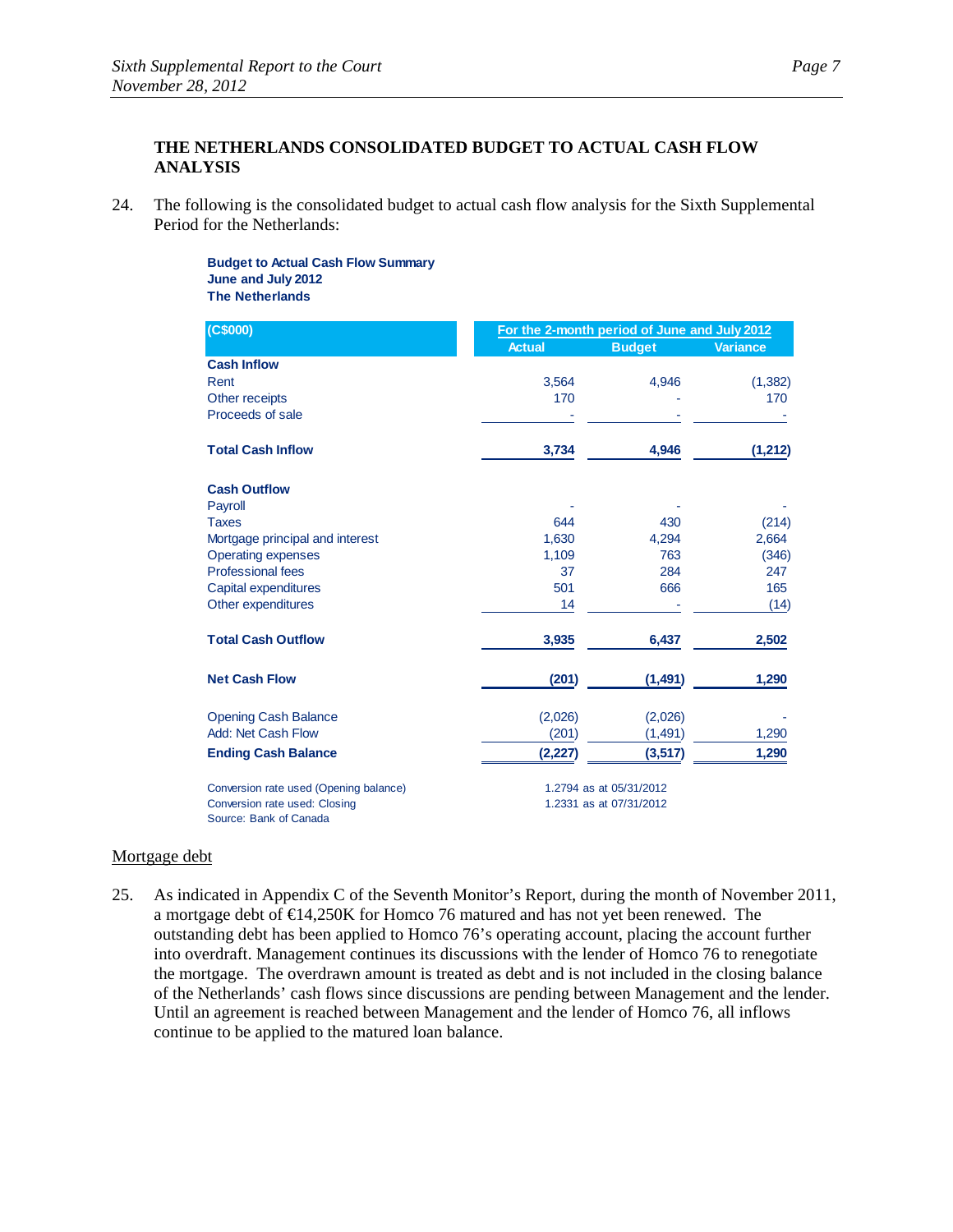### The Netherlands consolidated budget to actual cash flow commentary

- 26. Total cash inflows for the Netherlands were \$3,734K for the Sixth Supplemental Period, while total cash outflows were \$3,935K, which resulted in a negative net cash flow of \$201K compared to a budgeted negative net cash flow of \$1,491K.
- 27. As a result of the negative net cash flow of \$201K, the opening deficit balance of \$2,026K at June 1, 2012 decreased to a deficit of \$2,227K as at July 31, 2012.
- 28. The Monitor's comments on the consolidated cash inflow and outflow variances for the Netherlands for the Sixth Supplemental Period are as follows:

### *Inflows*

- 29. Rent of \$3,564K was received compared to a budgeted amount of \$4,946K, resulting in a negative variance of \$1,382K during the Sixth Supplemental Period. The unfavorable variance of \$1,382K is primarily due to timing, as rent was budgeted to be received in regular monthly installments while certain tenants pay rent on a quarterly basis in accordance with their lease agreements.
	- 30. Other receipts of \$170K were received compared to budgeted other receipts of nil, resulting in a positive variance of \$170K. The other receipts consist mainly of insurance proceeds following a claim submitted as a result of fire. These receipts were not budgeted and will result in a permanent variance.

- 31. Mortgage principal and interest charges totaling \$1,630K were incurred, compared to \$4,294K budgeted for the same period, resulting in a favorable timing variance of \$2,664K.
- 32. Operating expenses totaling \$1,109K were incurred, compared to \$763K budgeted for the same period, resulting in an unfavorable timing variance of \$346K.
- 33. Capital expenditures were \$501K compared to a budgeted amount of \$666K, resulting in a favorable variance of \$165K. The favorable variance is mainly attributable to the fact that while capital projects were in progress, a portion of the related capital expenditures were not paid during the Sixth Supplemental Period. This variance represents a timing difference as these expenditures will be incurred in future periods.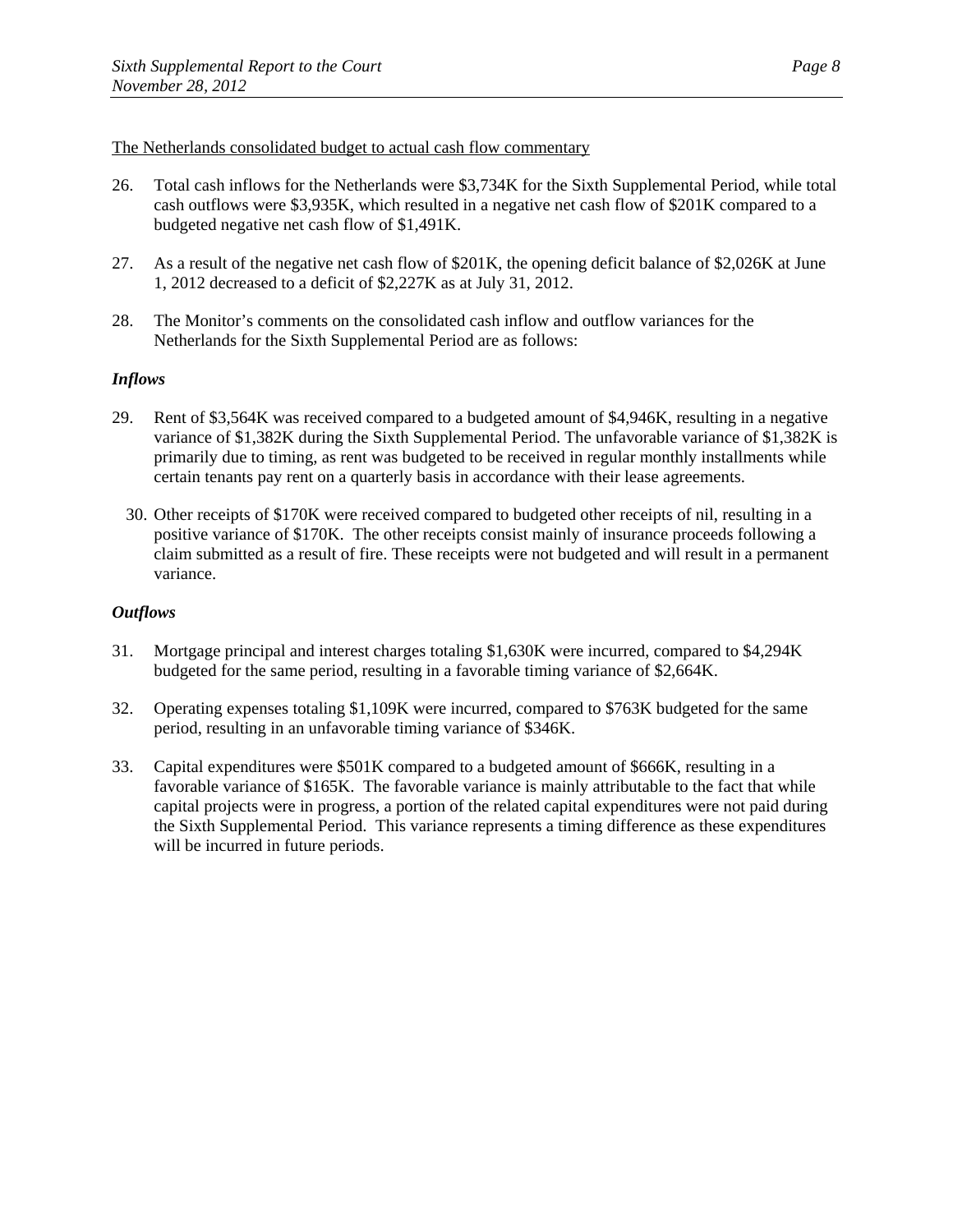# **GERMANY CONSOLIDATED BUDGET TO ACTUAL CASH FLOW ANALYSIS**

34. The following is the consolidated budget to actual cash flow analysis for the Sixth Supplemental Period for Germany:

> **Budget to Actual Cash Flow Summary June and July 2012 Germany**

| (C\$000)                               | For the 2-month period of June and July 2012 |                         |                 |
|----------------------------------------|----------------------------------------------|-------------------------|-----------------|
|                                        | <b>Actual</b>                                | <b>Budget</b>           | <b>Variance</b> |
| <b>Cash Inflow</b>                     |                                              |                         |                 |
| Rent                                   | 10,438                                       | 12,953                  | (2,515)         |
| Other receipts                         | 11,341                                       |                         | 11,341          |
| Proceeds of sale                       |                                              |                         |                 |
| <b>Total Cash Inflow</b>               | 21,779                                       | 12,953                  | 8,826           |
| <b>Cash Outflow</b>                    |                                              |                         |                 |
| Payroll                                |                                              |                         |                 |
| <b>Taxes</b>                           | 888                                          | 1,100                   | 212             |
| Mortgage principal and interest        | 10.381                                       | 10,633                  | 252             |
| <b>Operating expenses</b>              | 775                                          | 438                     | (337)           |
| <b>Professional fees</b>               | 58                                           | 43                      | (15)            |
| Capital expenditures                   |                                              | 413                     | 413             |
| Other expenditures                     | 9,477                                        | 93                      | (9, 384)        |
| <b>Total Cash Outflow</b>              | 21,579                                       | 12,720                  | (8, 859)        |
| <b>Net Cash Flow</b>                   | 200                                          | 233                     | (33)            |
| <b>Opening Cash Balance</b>            | 1,290                                        | 1,290                   |                 |
| Add: Net Cash Flow                     | 200                                          | 233                     | (33)            |
| <b>Ending Cash Balance</b>             | 1,490                                        | 1,523                   | (33)            |
| Conversion rate used (Opening balance) | 1.2794 as at 05/31/2012                      |                         |                 |
| Coversion rate used: Closing           |                                              | 1.2331 as at 07/31/2012 |                 |
| Source: Bank of Canada                 |                                              |                         |                 |

35. The German budget to actual cash flow analysis is composed of all German properties. HII's ownership in Moto is 93%, through the direct ownership of Valbonne 5, which is fully owned by Homco 110. Consistent with prior reports, for the purposes of the German consolidated budget to actual cash flow analysis and commentary contained within, no adjustment was made to the budgeted cash flows, or actual cash balances, to reflect HII's 93% ownership since the cash flow budgets and actuals take into account the cash flows of Homco 110 as a whole.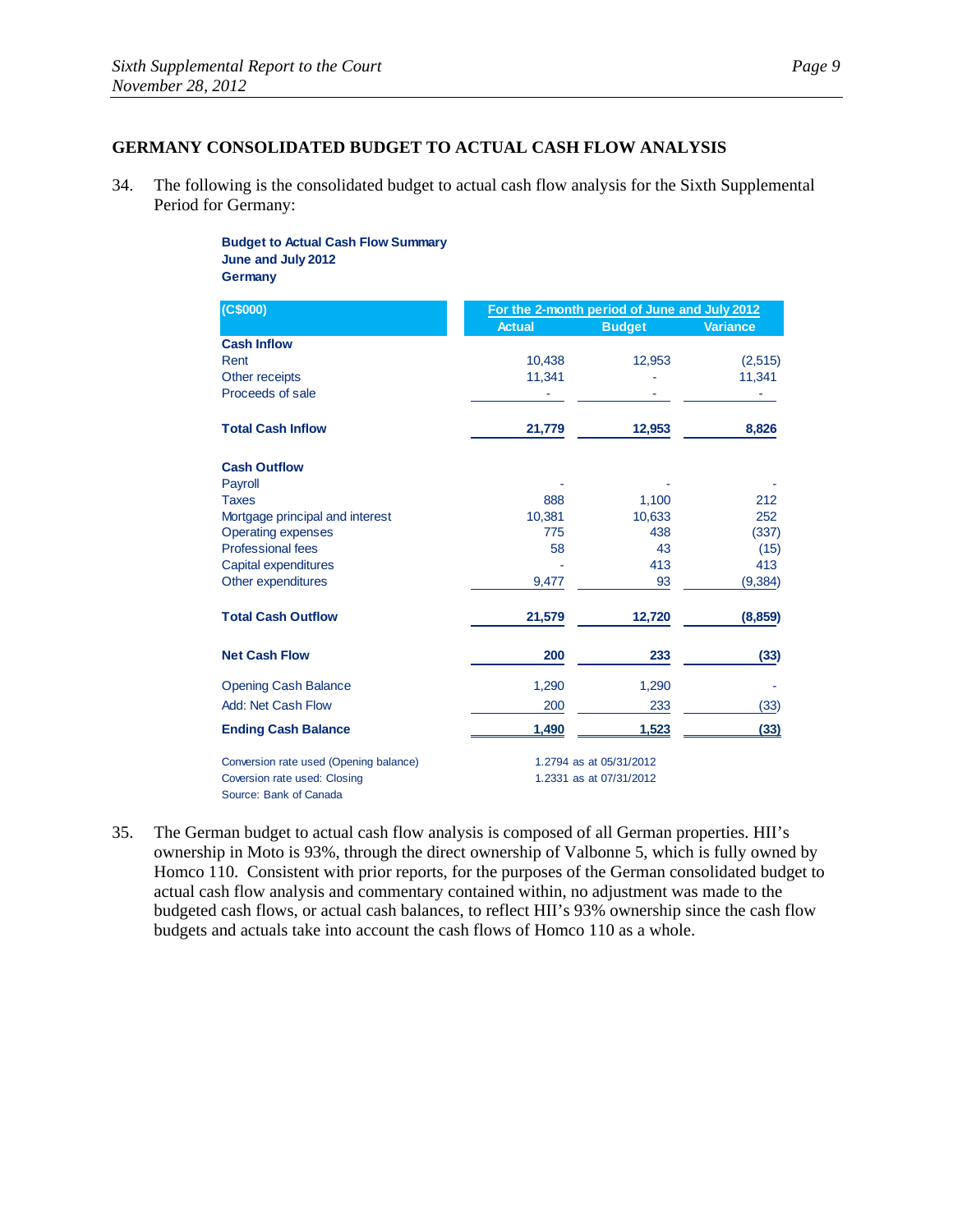# Mortgage debt

36. As discussed in the Fourth Supplemental Report, one of the lenders of Homco 110 requested that excess cash received in the operating account be applied against its mortgage debt balance. As at July 31, 2012, the net balance is  $\epsilon$ (33,021)K.

### Germany consolidated budget to actual cash flow commentary

- 37. Total cash inflows for Germany were \$21,779K for the Sixth Supplemental Period, while total cash outflows were \$21,579K, which resulted in a positive net cash flow of \$200K compared to a budgeted net cash flow of positive \$233K.
- 38. As a result of the positive net cash flow of \$200K, the opening cash balance of \$1,290K at June 1, 2012 increased to \$1,490K as at July 31, 2012.
- 39. The Monitor's comments on the consolidated cash inflow and outflow variances for Germany for the Sixth Supplemental Period are as follows:

### *Inflows*

- 40. Rent of \$10,438K was received compared to a budgeted amount of \$12,953K, resulting in a negative variance of \$2,515K during the Sixth Supplemental Period. The variance is mainly due to timing as the rent receipts for Homco 110 are budgeted on a quarterly basis whereas rent receipts are received on a monthly basis.
- 41. In order to earn interest income on excess funds contained in Homco 110's operating accounts, cash transfers are regularly made to and from the operating bank accounts into short-term term deposits. These cash movements are captured in the other receipts and other expenditure line items. As a result of this form of cash management, other receipts of \$11,341K and other expenditures of \$9,477K mainly consist of cash transfers to/from term deposits. These investments are classified as cash inflows when they mature and the balances are remitted back to Homco 110.

- 42. Taxes of \$888K were paid compared to a budgeted amount of \$1,100K, resulting in a favorable variance of \$212K. The favorable variance is attributable to certain VAT payments which budgeted but not paid during the Sixth Supplemental Period.
- 43. Combined mortgage principal and interest payments of \$10,381K were made, compared to a budgeted amount of \$10,633K, resulting in a favorable variance of \$252K. The variance is due to timing as the Coët Properties are in the process of renewing the mortgage. Until renewed, only interest payments are to be made. Principal payments will resume upon mortgage renewal.
- 44. Operating expenses were \$775K compared to a budgeted amount of \$438K, resulting in an unfavorable timing variance of \$337K.
- 45. Capital expenditures were nil compared to a budgeted amount of \$413K, resulting in a favorable variance of \$413K. The favorable variance is mainly attributable to timing, as there were many capital projects underway in the spring and summer; however, payments for services rendered were not made in the Sixth Supplemental Period.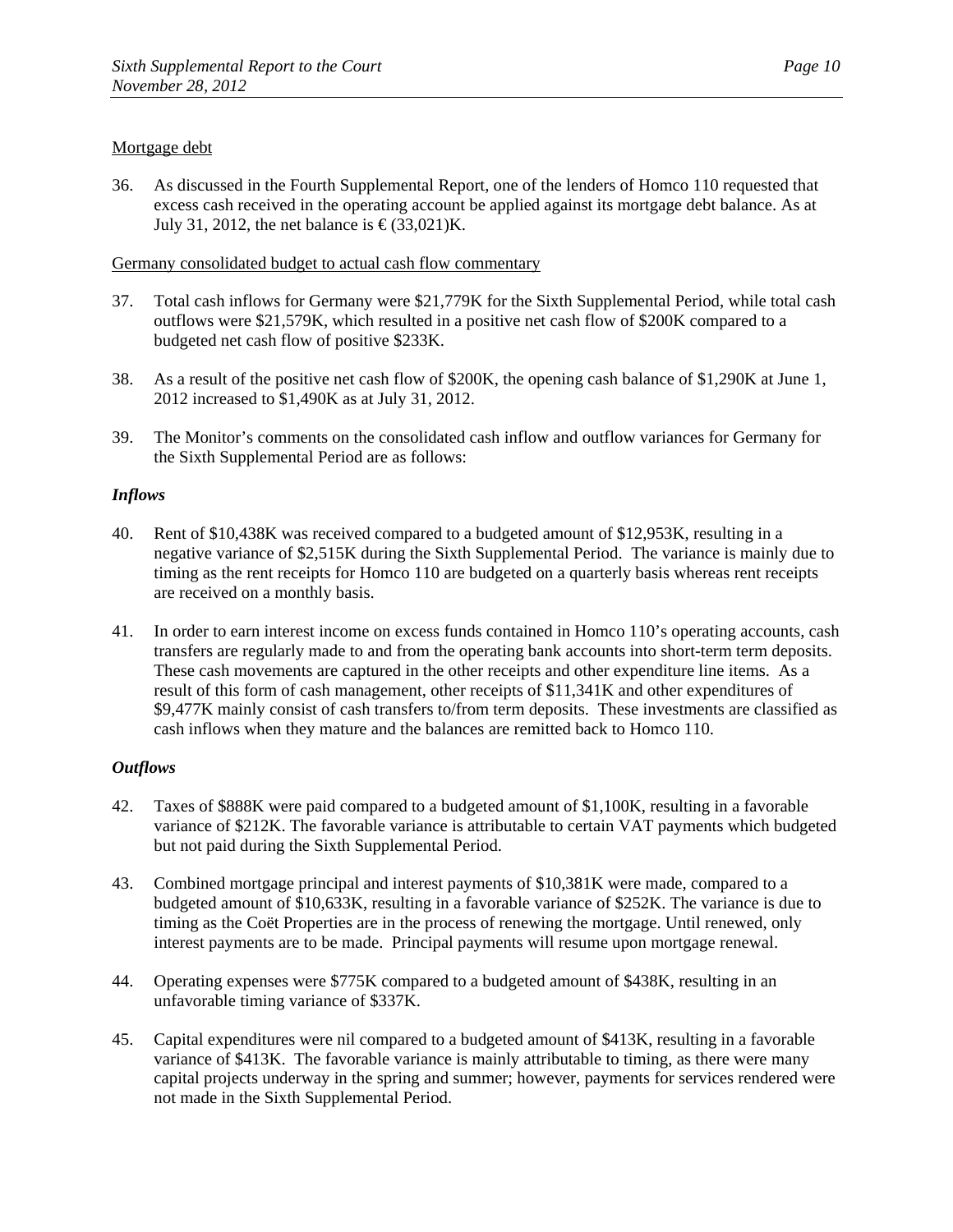# **USA CONSOLIDATED BUDGET TO ACTUAL CASH FLOW ANALYSIS**

46. The following table presents the consolidated budget to actual cash flow analysis properties for the Sixth Supplemental Period for the USA:

**Budget to Actual Cash Flow Summary June and July 2012 USA**

| (C\$000)                        | For the 2-month period of June and July 2012 |                         |                 |
|---------------------------------|----------------------------------------------|-------------------------|-----------------|
|                                 | <b>Actual</b>                                | <b>Budget</b>           | <b>Variance</b> |
| <b>Cash Inflow</b>              |                                              |                         |                 |
| Rent                            | 2,861                                        | 3,059                   | (198)           |
| Other receipts                  | 37.381                                       |                         | 37,381          |
| Proceeds of sale                |                                              |                         |                 |
| <b>Total Cash Inflow</b>        | 40,242                                       | 3,059                   | 37,183          |
| <b>Cash Outflow</b>             |                                              |                         |                 |
| Payroll                         | 5                                            |                         | (5)             |
| <b>Taxes</b>                    | 285                                          | 443                     | 158             |
| Mortgage principal and interest | 1,355                                        | 1,331                   | (24)            |
| <b>Operating expenses</b>       | 633                                          | 569                     | (64)            |
| <b>Professional fees</b>        | 14                                           | 18                      | 4               |
| Capital expenditures            |                                              |                         |                 |
| Other expenditures              | 37,467                                       |                         | (37, 467)       |
| <b>Total Cash Outflow</b>       | 39,759                                       | 2,361                   | (37, 398)       |
| <b>Net Cash Flow</b>            | 483                                          | 698                     | (215)           |
| <b>Opening Cash Balance</b>     | 2,045                                        | 2,045                   |                 |
| Add: Net Cash Flow              | 483                                          | 698                     | (215)           |
| <b>Ending Cash Balance</b>      | 2,528                                        | 2,743                   | (215)           |
| Conversion rate used: Opening   |                                              | 1.0349 as at 05/31/2012 |                 |
| Coversion rate used: Closing    |                                              | 1.0014 as at 07/31/2012 |                 |
| Source: Bank of Canada          |                                              |                         |                 |

### USA consolidated budget to actual cash flow commentary

47. The USA consolidated budget to actual cash flow analysis includes both Cedar and HHUS properties. HII's 80% ownership in the Cedar properties, held through a joint venture, represents a significant portion of the USA cash flows. For the purposes of the USA consolidated budget to actual cash flow analysis and commentary contained within, no adjustment was made to the budgeted cash flows, or actual cash balances, to reflect HII's 80% ownership; the cash flow budgets and actuals shown in the table above include the cash flows of Cedar as a whole.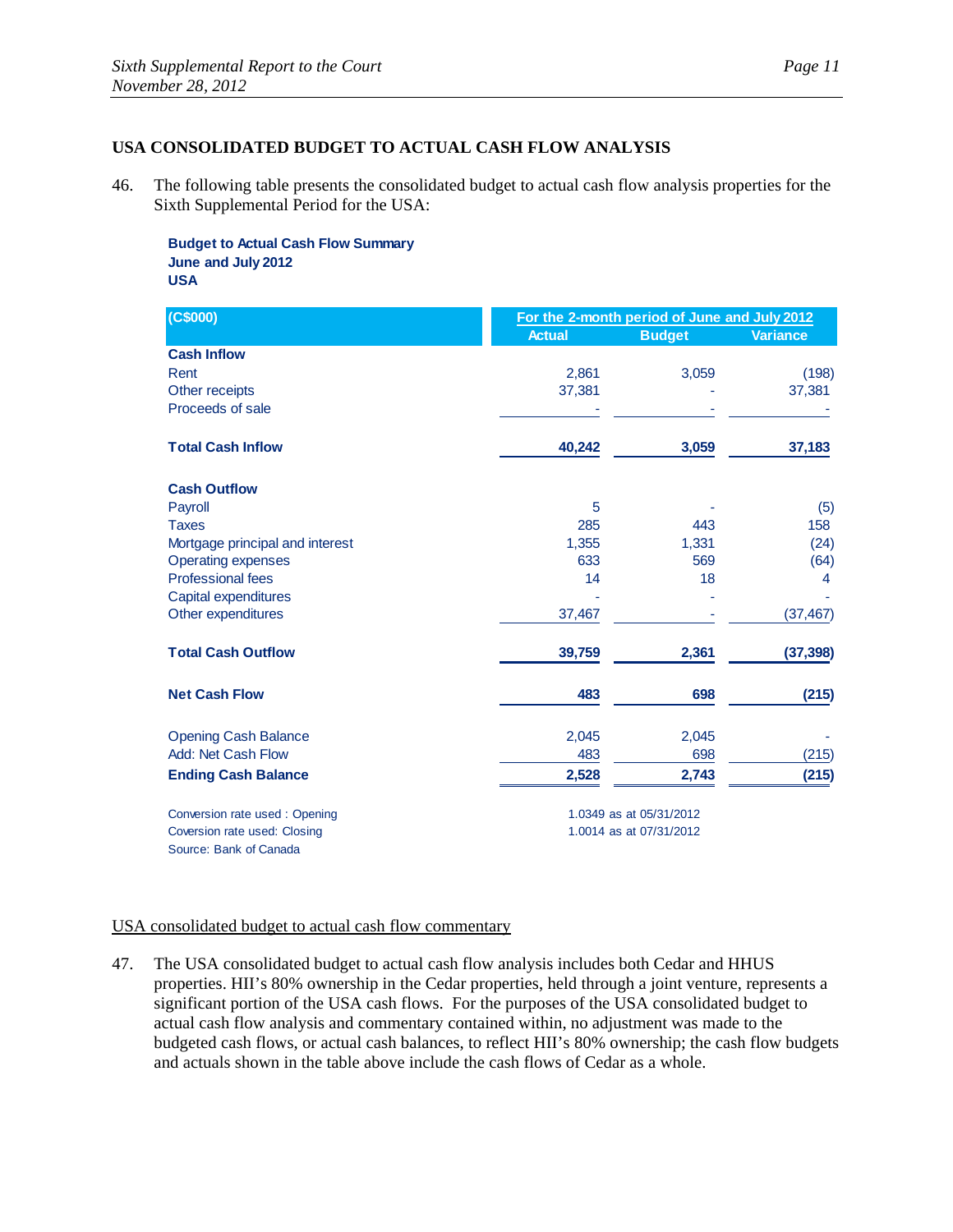- 48. Total cash inflows for the USA properties were \$40,242K for the period noted, while total cash outflows were \$39,759K, which resulted in a positive net cash flow of \$483K compared to a budgeted positive net cash flow of \$698K.
- 49. As a result of the positive net cash flow of \$483K, the opening cash balance of \$2,045 as of June 1, 2012 increased to \$2,528K as at July 31, 2012.
- 50. The Monitor's comments on the consolidated cash inflow and outflow variances for the USA for the Sixth Supplemental Period are as follows:

# *Inflows*

- 51. Rent of \$2,861K was received compared to a budgeted amount of \$3,059K, resulting in an unfavorable variance of \$198K. The unfavorable variance is mainly due to timing, as rent was budgeted to be received in regular monthly installments when, in fact, certain tenants pay rent on a bi-monthly or quarterly basis in accordance with their lease agreements.
- 52. In order to earn interest income on excess funds contained in HHUS's operating accounts, frequent cash transfers are made to and from the operating bank accounts to an interest-earning cash management bank account. These cash movements are captured in the other receipts and other expenditures line items. As a result of this form of cash management, other receipts of \$37,381K mainly include cash transfers received from the cash management account. These cash inflows are offset by cash transfers from the operating account to the cash management account, which represents the majority of the other expenditure amount of \$37,467K.

- 53. Income taxes of \$285K were paid during the Sixth Supplemental Period compared to a budgeted amount of \$443K, resulting in a favorable timing variance of \$158K.
- 54. The negative variance of \$37,467K attributed to other expenditures has been explained in the Inflows section of the USA budget to actual cash flow commentary.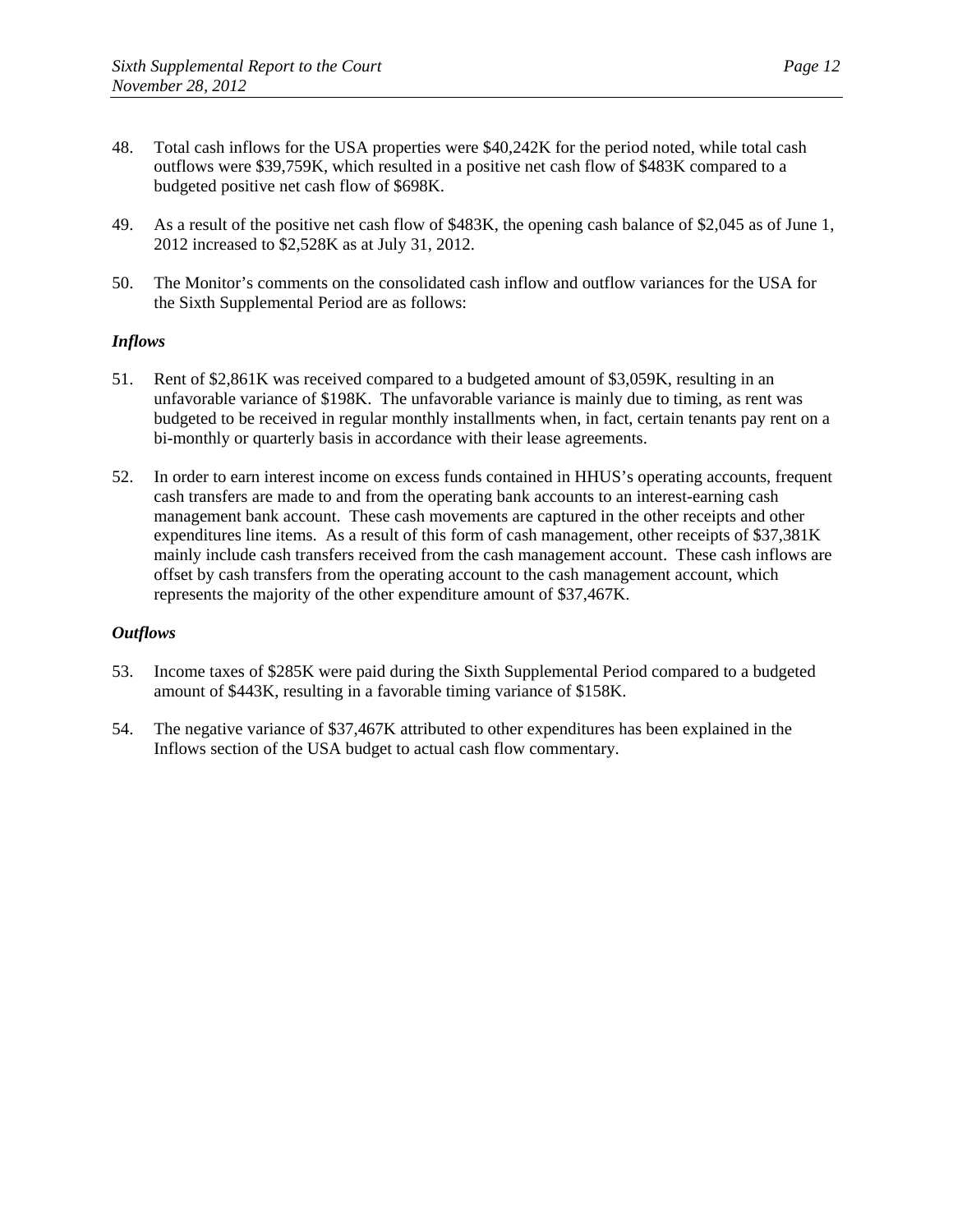# **THE BALTICS CONSOLIDATED BUDGET TO ACTUAL CASH FLOW ANALYSIS**

55. The following is the consolidated budget to actual cash flow analysis for the Sixth Supplemental Period for the Baltics:

> **Cash Flow Summary June and July 2012 Baltics**

| (C\$000)                               | For the 2-month period of June and July 2012 |               |                 |
|----------------------------------------|----------------------------------------------|---------------|-----------------|
| <b>Baltics</b>                         | <b>Actual</b>                                | <b>Budget</b> | <b>Variance</b> |
| <b>Cash Inflow</b>                     |                                              |               |                 |
| Rent                                   | 4,422                                        | 4,280         | 142             |
| Other receipts                         | 1                                            | 4             | (3)             |
| Proceeds of sale                       |                                              | 1,110         | (1, 110)        |
| <b>Total Cash Inflow</b>               | 4,423                                        | 5,394         | (971)           |
| <b>Cash Outflow</b>                    |                                              |               |                 |
| <b>Operating expenses</b>              | 935                                          | 890           | (45)            |
| Loan & Swap Interest                   | 2,153                                        | 2,123         | (30)            |
| <b>Mortgage Principal</b>              | 615                                          | 615           |                 |
| Asset management fee                   | 236                                          | 264           | 28              |
| <b>Professional fees</b>               | 52                                           | 28            | (24)            |
| <b>VAT payments</b>                    | 231                                          | 167           | (64)            |
| Capital expenditures                   | 86                                           |               | (86)            |
| Other expenditures                     | 12                                           |               | (12)            |
| <b>Total Cash Outflow</b>              | 4,320                                        | 4,087         | (233)           |
| <b>Net Cash Flow</b>                   | 103                                          | 1,307         | (1, 204)        |
| <b>Opening Cash Balance</b>            | 1,553                                        | 1,553         |                 |
| Add: Net Cash Flow                     | 103                                          | 1,307         | (1, 204)        |
| <b>Ending Cash Balance</b>             | 1,656                                        | 2,860         | (1, 204)        |
| Conversion rate used (Opening balance) | 1.2794 as at 05/31/2012                      |               |                 |
| Conversion rate used (Closing balance) | 1.2331 as at 07/31/2012                      |               |                 |

#### Baltics consolidated budget to actual cash flow commentary

- 56. Total cash inflows for the Baltics were \$4,423K for the Sixth Supplemental Period, while total cash outflows were \$4,320K, which resulted in a positive net cash flow of \$103K compared to a budgeted net cash flow of \$1,307K.
- 57. As a result of the positive net cash flow of \$103K, the opening cash balance of \$1,553K at June 1, 2012 increased to \$1,656K as at July 31, 2012.
- 58. The Monitor's comments on the consolidated cash inflow and outflow variances for the Baltics for the Sixth Supplemental Period are as follows: